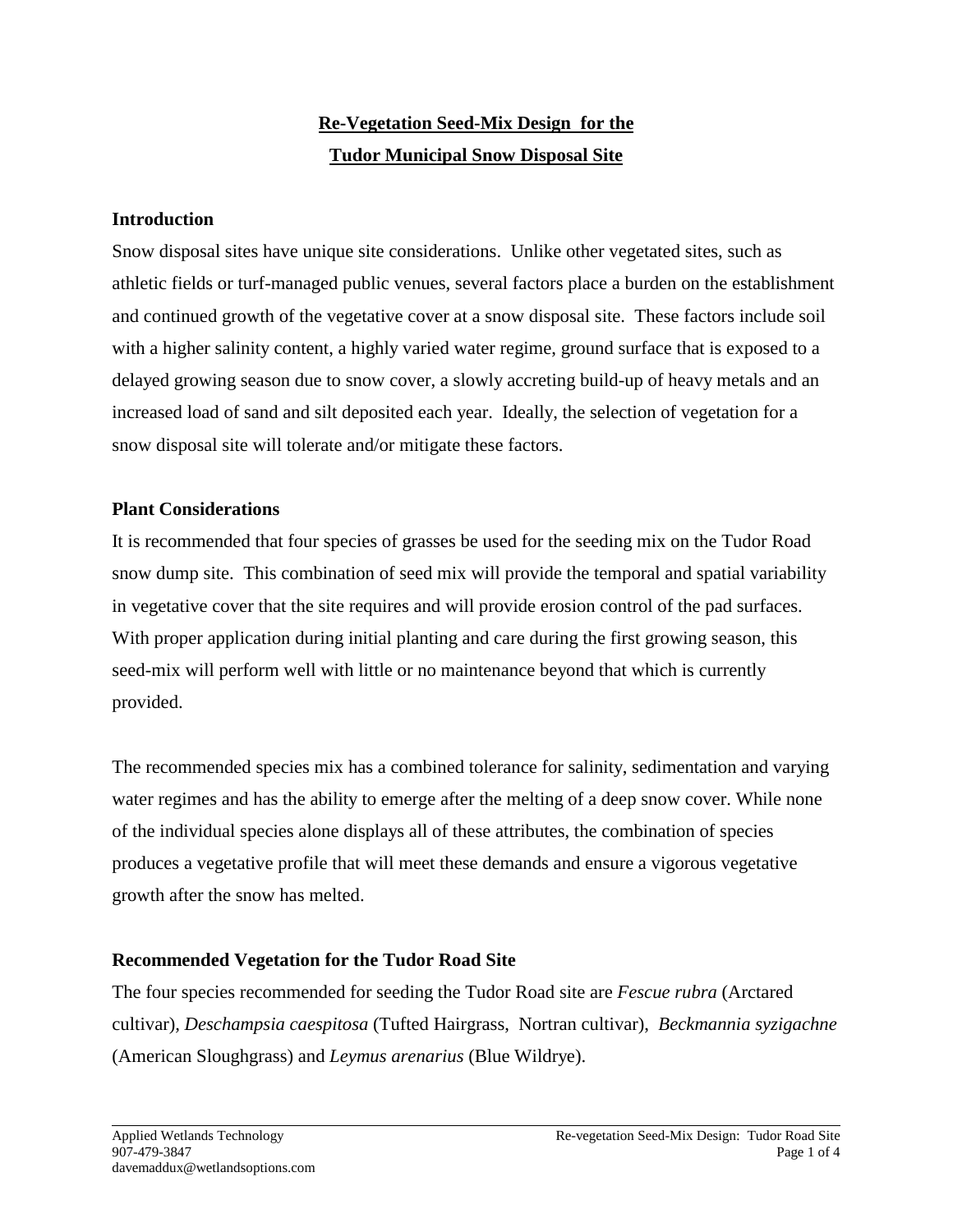In various studies (Dernoeden et al., 1994, 1998, McKernan and Ross, 1997) *Fescue rubra* (Arctared cultivar) has been shown to be a fast colonizer that can tolerate varying soil moistures from quite wet to dry and does not need to be mowed to sustain its population density. This particular species has not been specifically evaluated for salinity tolerance or uptake of heavy metals, but it is a standard species used for roadside vegetation throughout North America. In the Conservation Plant Characteristics of the USDA, the salinity tolerance is listed as medium. This species is a perennial.

*Deschampsia caespitosa*, tufted Hairgrass (Nortran cultivar) has been shown to be able to thrive under long coverage by deep snow (Halfpenny, 1993). This perennial species has a long lifespan and the lowest salinity tolerance of the four species under consideration (Mohlenbrock, 1992). In comparative studies done by Steiner et al., 2001, *D. caespitosa* can compete with the very aggressive *F. rubra* and does equally well in combination with *Beckmannia syzigachne.*

American Sloughgrass, *Beckmannia syzigachne*, an annual, is propagated by the spread of its seed rather than stolon extension or other vegetative strategies. This species can tolerate a wide range of moisture conditions and has a high tolerance for anaerobic conditions. Plant tolerance to salinity is in the medium range (USDA, 1992). Seedling competition between this species and *D. caespitosa* and *F. rubra* is well tolerated.

*Leymus arenarius*, Blue Wildrye, has a high saline tolerance (USDA, 1992), the highest of the four species listed, and is used extensively for sand stabilization (Greipsson, 1997). Studies by Kiang, 1982, have shown that *L. arenarius* has the ability to adapt to varying saline concentrations without deleterious effects to its growth patterns. This species is a perennial, spreading through rhizomatous extension and seed dispersal.

# **Plant Considerations for Berm Structures**

It would be preferable that the same seed mix used for the snow disposal site be used for the berms. This will allow the berms to act as a secondary seed bank for the site. If the cost is prohibitive for the project, then it is recommended that *Festuca rubra* (Native Red Fescue) be used exclusively for seeding the berms.

 $\overline{a}$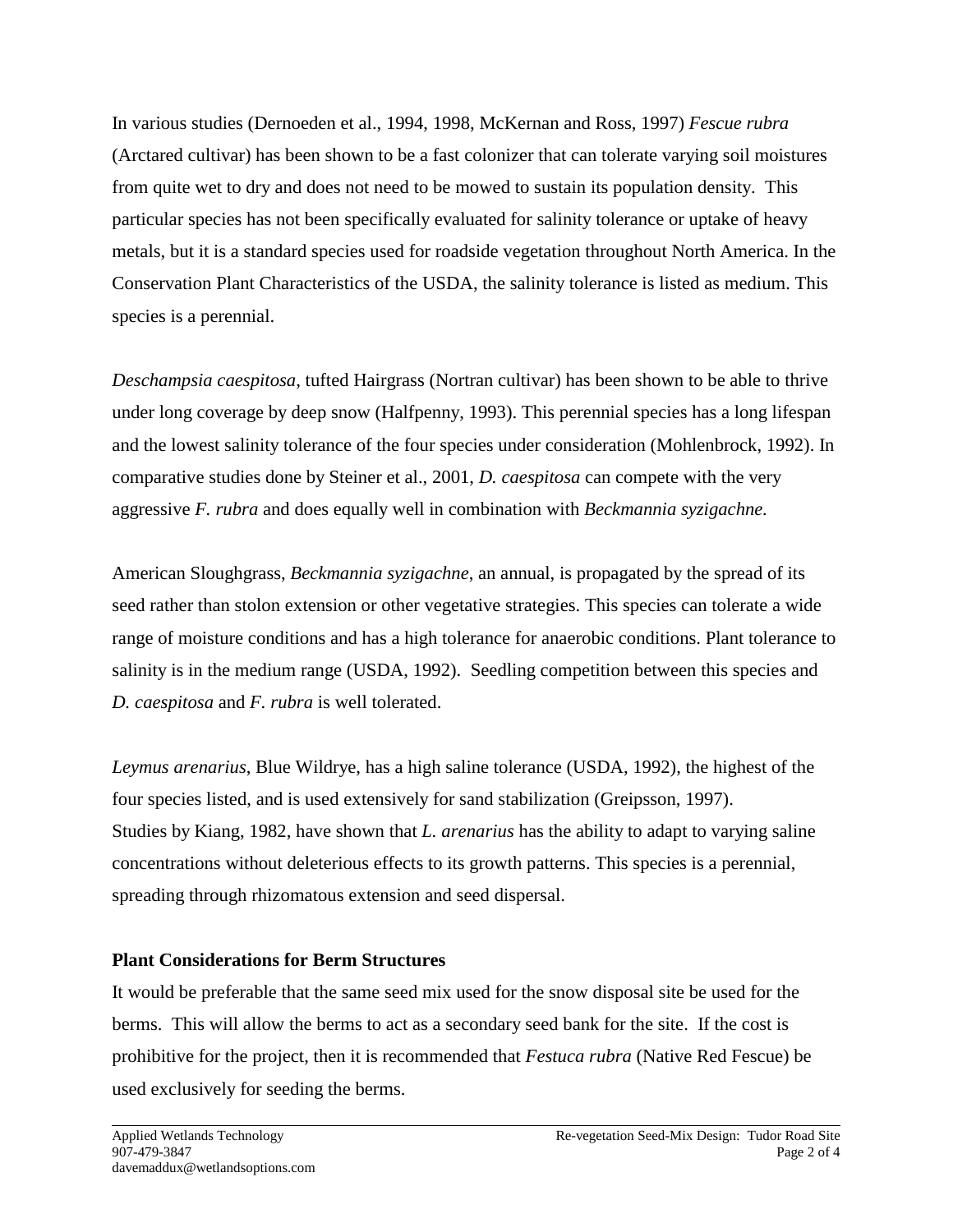#### **Soil Considerations**

The Municipality of Anchorage has indicated that no soil amendments will be included in the reseeding effort. While this may be a cost saving measure, it does not provide the best environment for a seeding mixture to survive. It is recommended that some cultivation of the soil be carried out to better prepare the bed for planting and a commercially available fertilizer be used to amend the existing soil (see seeding specifications). Impediments to seeding, such as stones larger than one-inch in diameter, as well as trash, both natural and anthropogenic in source, should be removed from the site. Without this basic site preparation the germination and propagation of the plants may be less successful.

## **Long-Term Maintenance**

Long-term maintenance of the vegetation should be minimal. It will be important to keep trash from accumulating in the site and to fertilize the vegetation once in mid-August each year. Maintenance of berm and pad surface integrity will be essential to ensure that water properly flows off the site. Mowing should not be required.